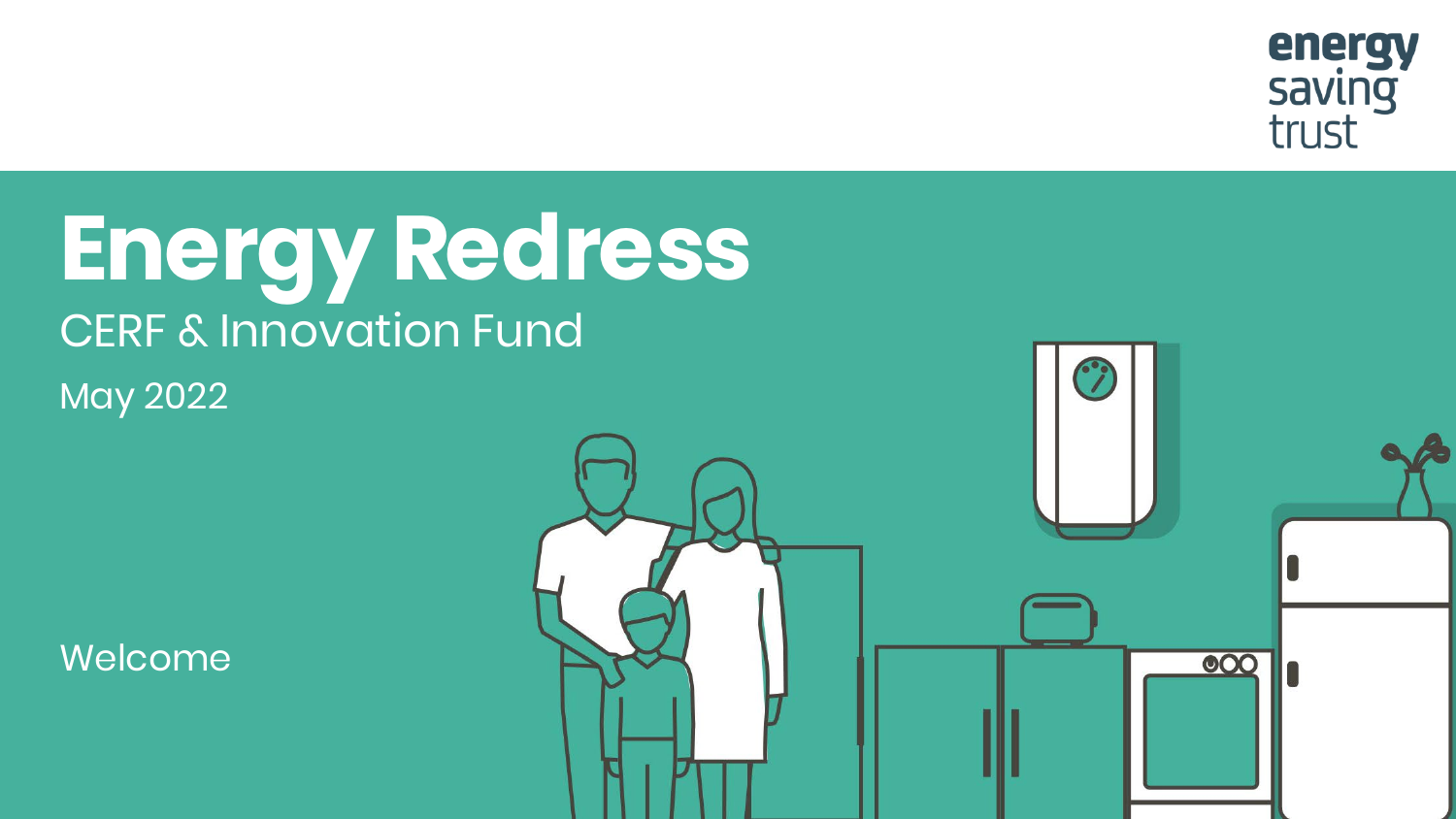#### Webinar format



- Introduction to Energy Redress
- Update on Phase Two
- Carbon Emissions Reduction Fund
- Innovation Fund
- Guidance for applicants
- Common threads for success
- Q&A session

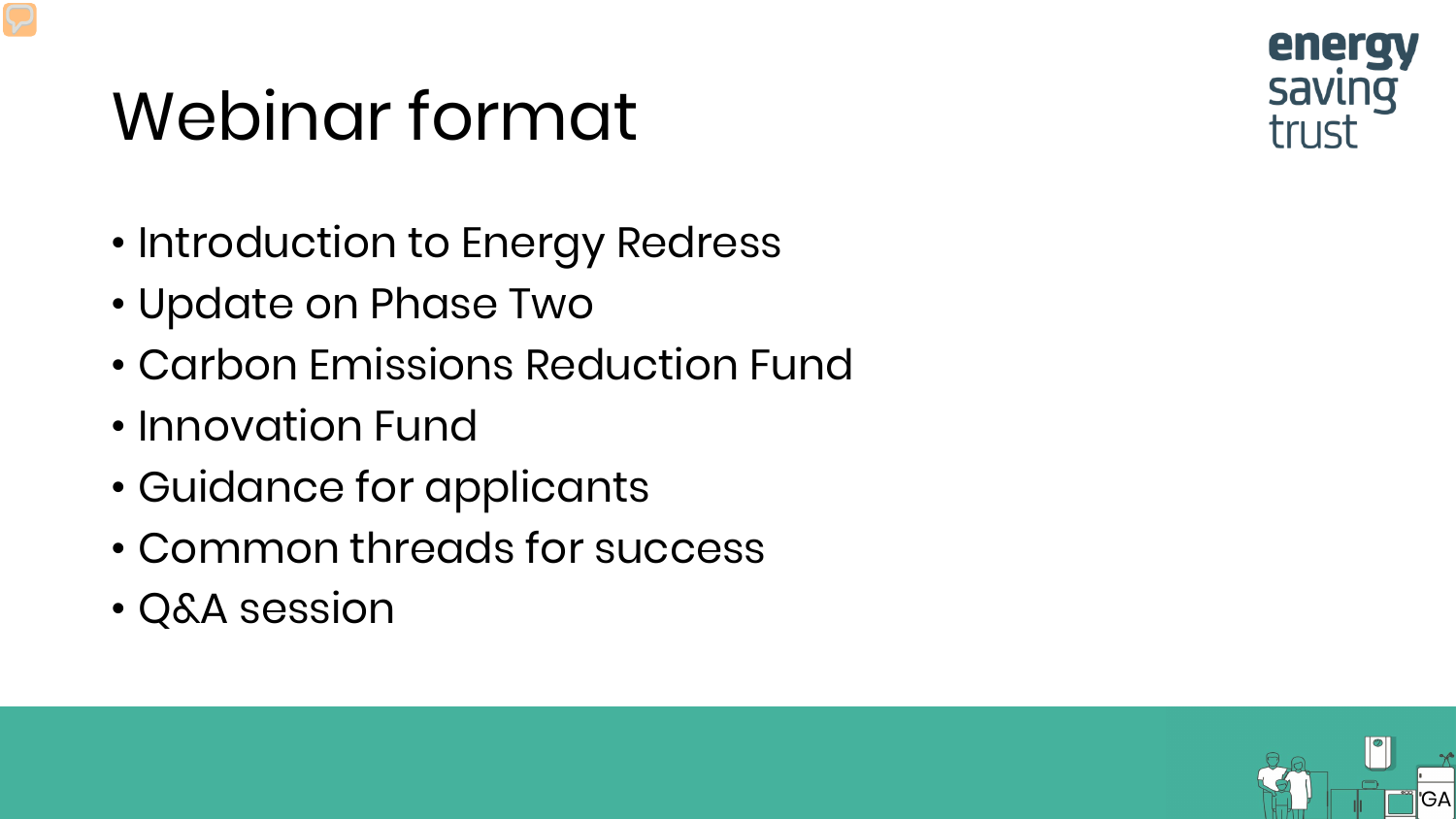#### Energy Redress Scheme



GA

- Distributes voluntary payments from companies that may have breached Ofgem rules
- Funding amounts vary depending on level of Redress payments
- Quarterly calls Jan, Apr, Jul, Oct
- All projects focused on energy issues within Ofgem remit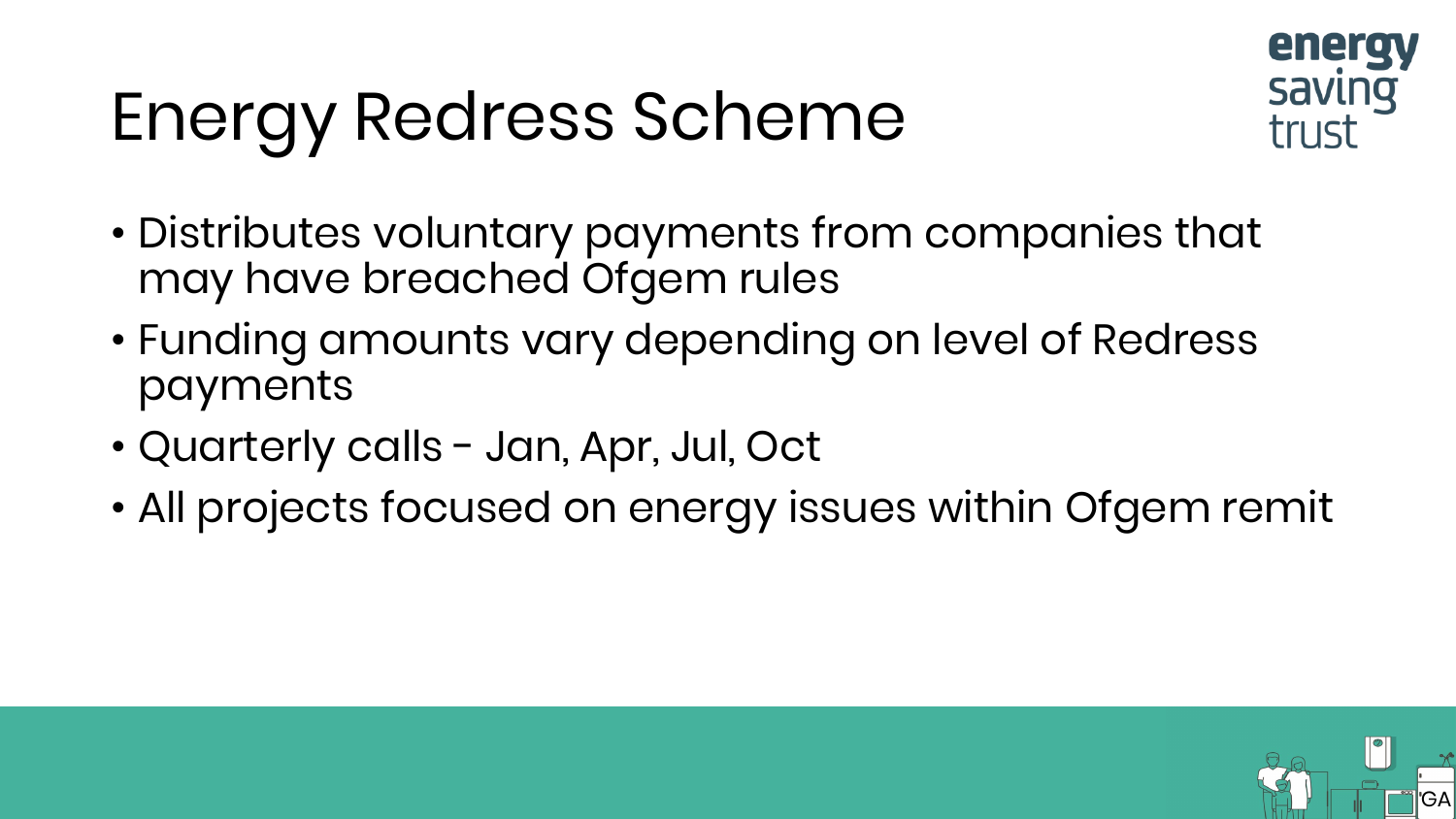

## Energy Redress Scheme

- Currently four streams:
	- Main Fund
	- Small Fund
	- Innovation Fund
	- Carbon Emissions Reduction Fund (CERF)
- Up to two-year project duration
- Paid quarterly in arrears
- Aim to maximise benefit per £ spent

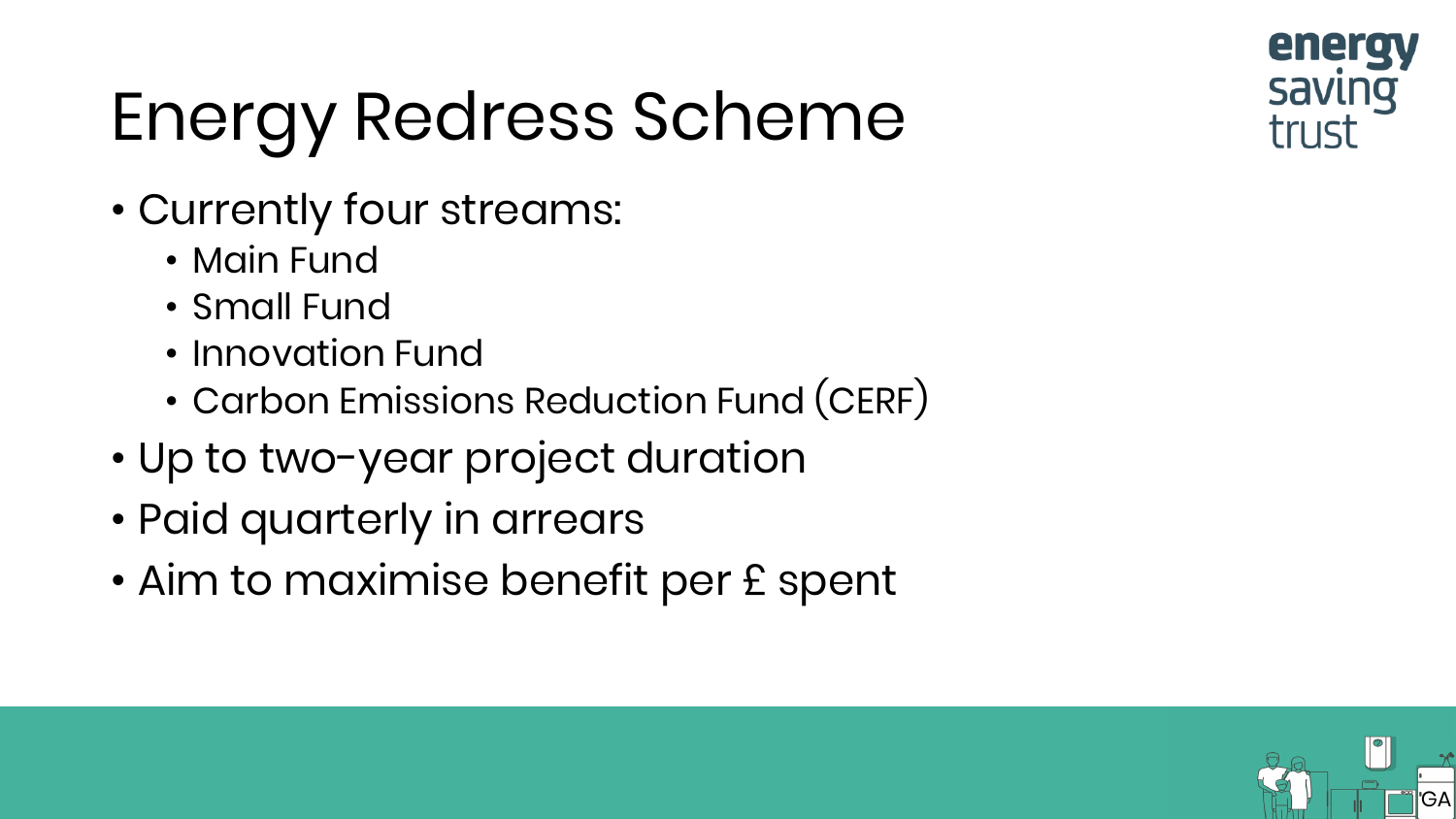#### Energy Redress update



GA

- Energy Saving Trust were successful at retaining the contract to manage Redress until 2024
- Phase Two Round One funding open now
- Phase Two opens up the Innovation Fund and CERF to:
	- Community Interest Companies
	- Co-operative Societies
	- Community Benefit Societies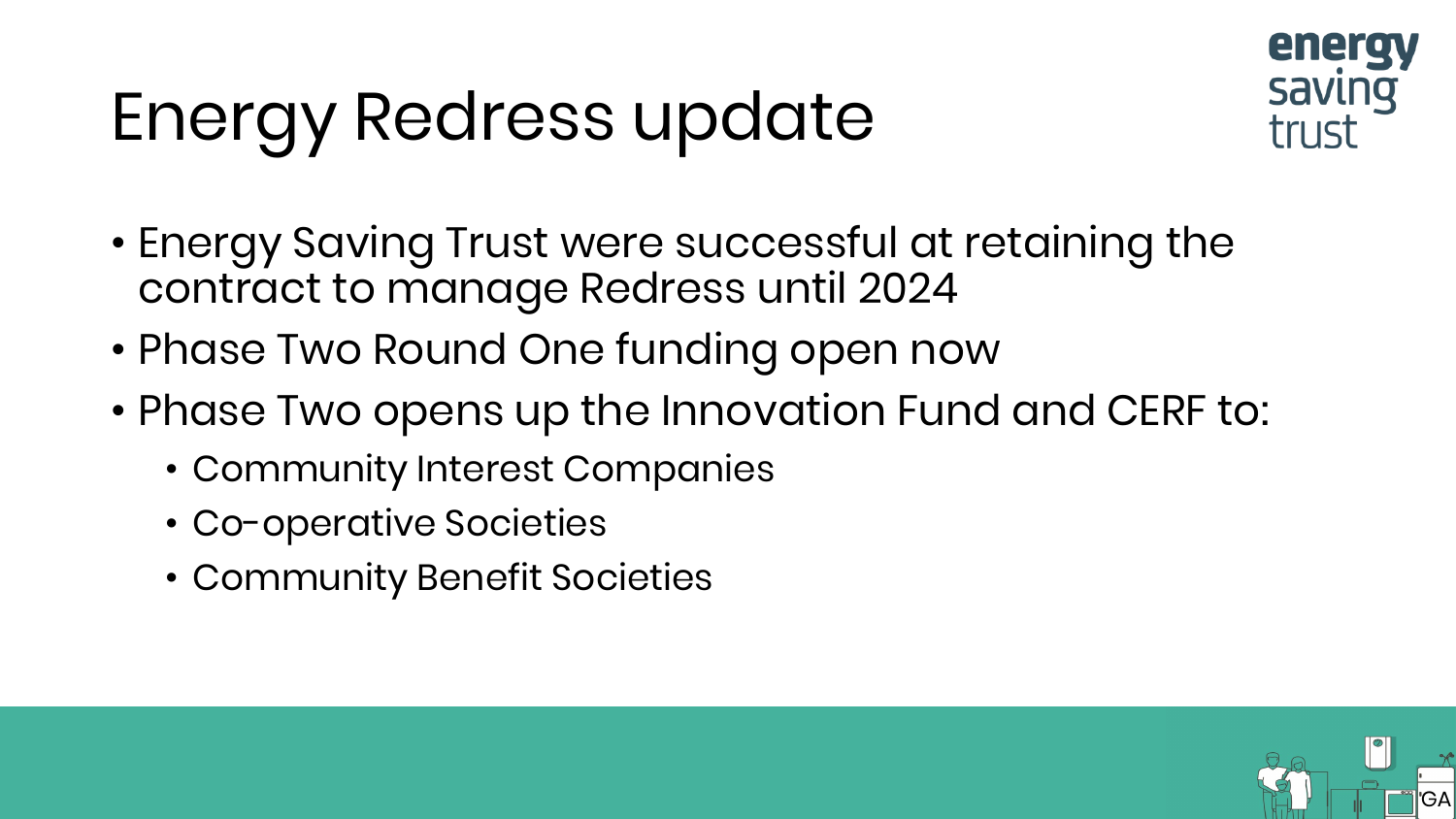#### Phase Two Round One Funding



GA

• Large amount of funding available:

|                   | <b>Innovation Fund</b> | <b>CERF</b>        |
|-------------------|------------------------|--------------------|
| Amount available  | £4 million             | £4 million         |
| <b>Grant size</b> | £50k to £1 million     | £50k to £1 million |

Deadline for applications – 5pm Monday 6 June 2022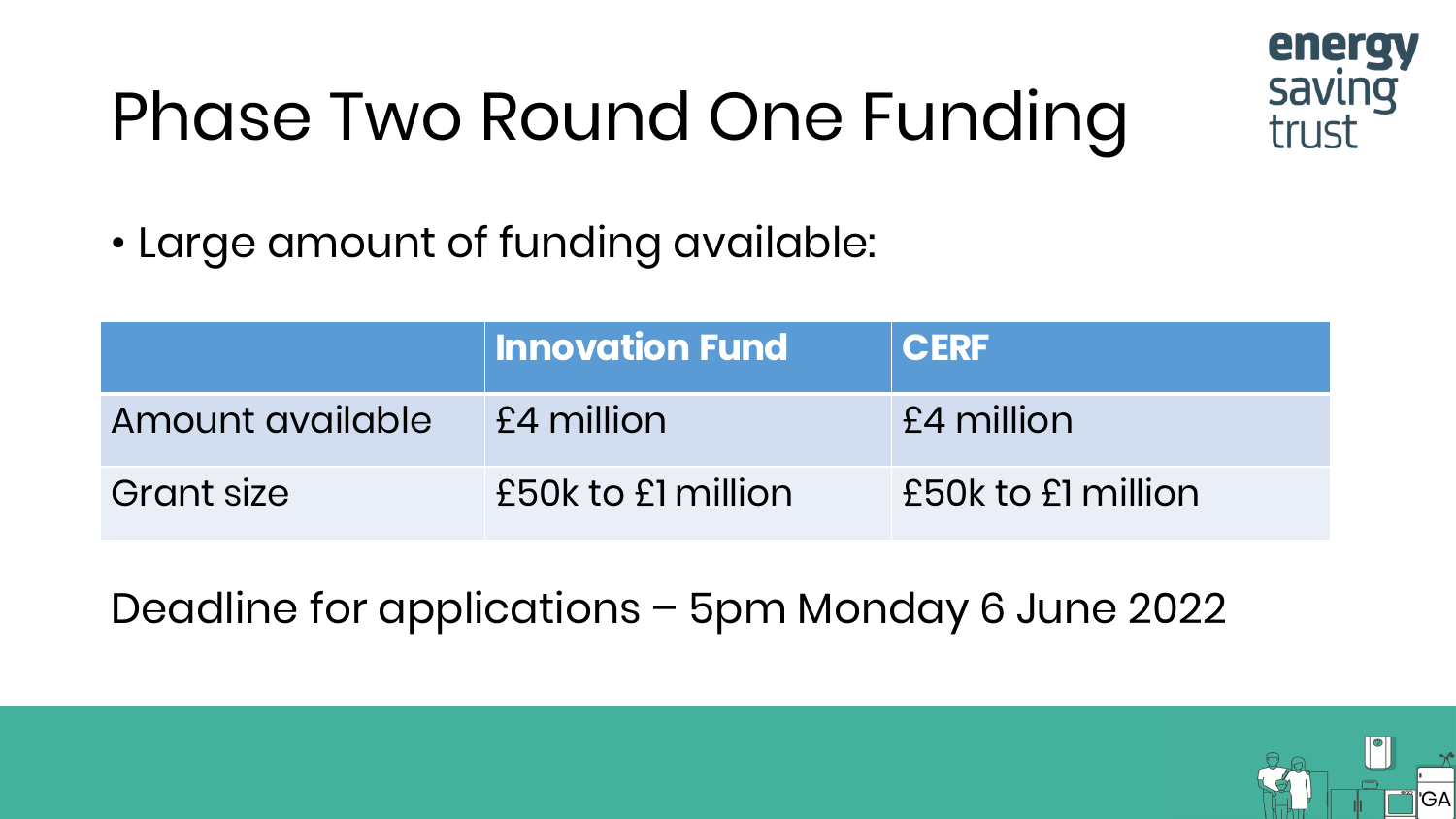# energy

# Updated guidance for applicants saving



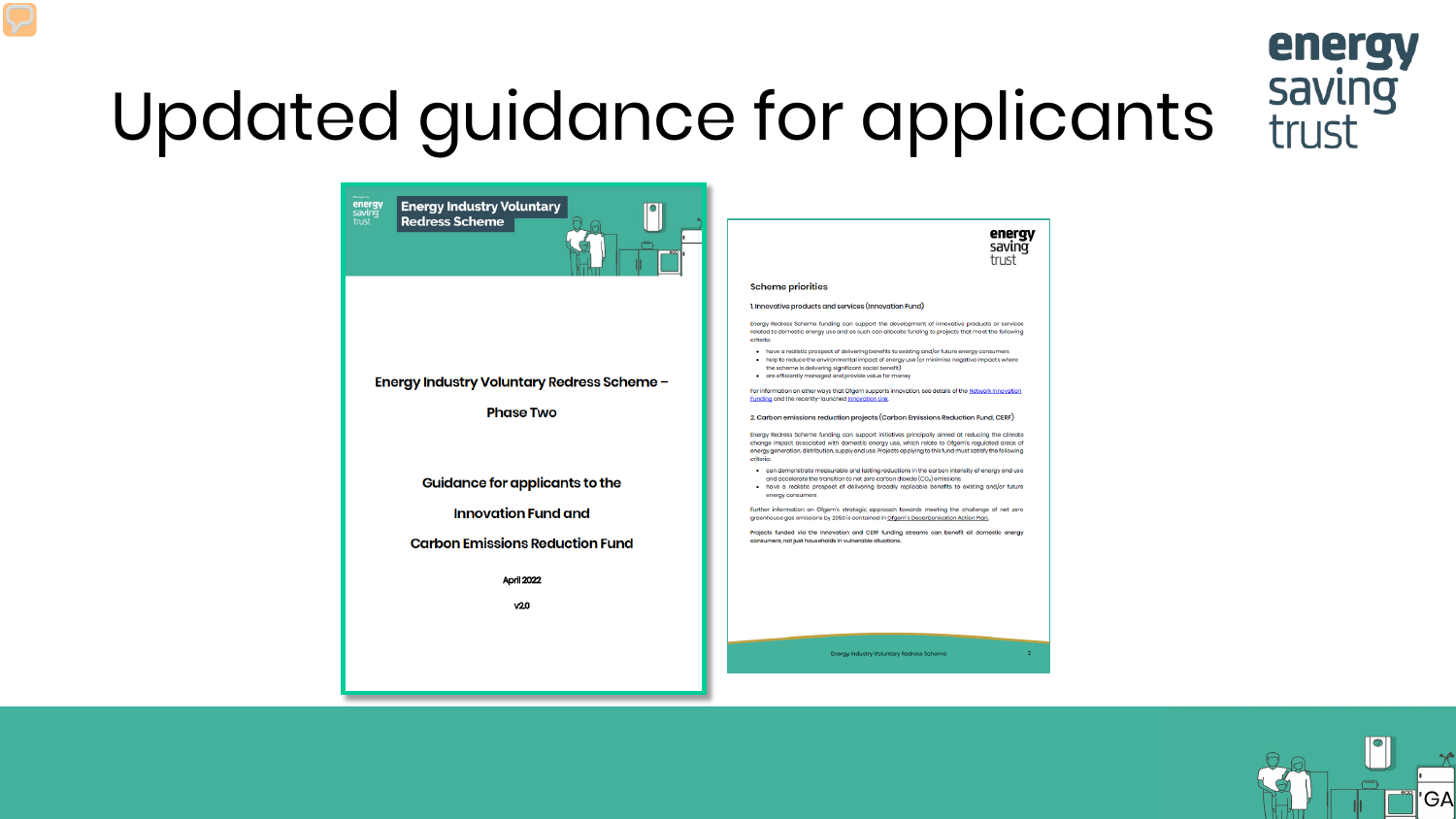#### Context for CERF



- Enabling everyone to contribute to net zero
	- Challenges to decarbonise certain key sectors
		- Heat (particularly domestic transition from gas)
		- Affordability, accessibility, confidence
	- Electricity supply stability & network implications
		- Massive increase in demand for electrical energy
		- Demand-side measures, storage & smarter systems
- Just transition leave no-one behind

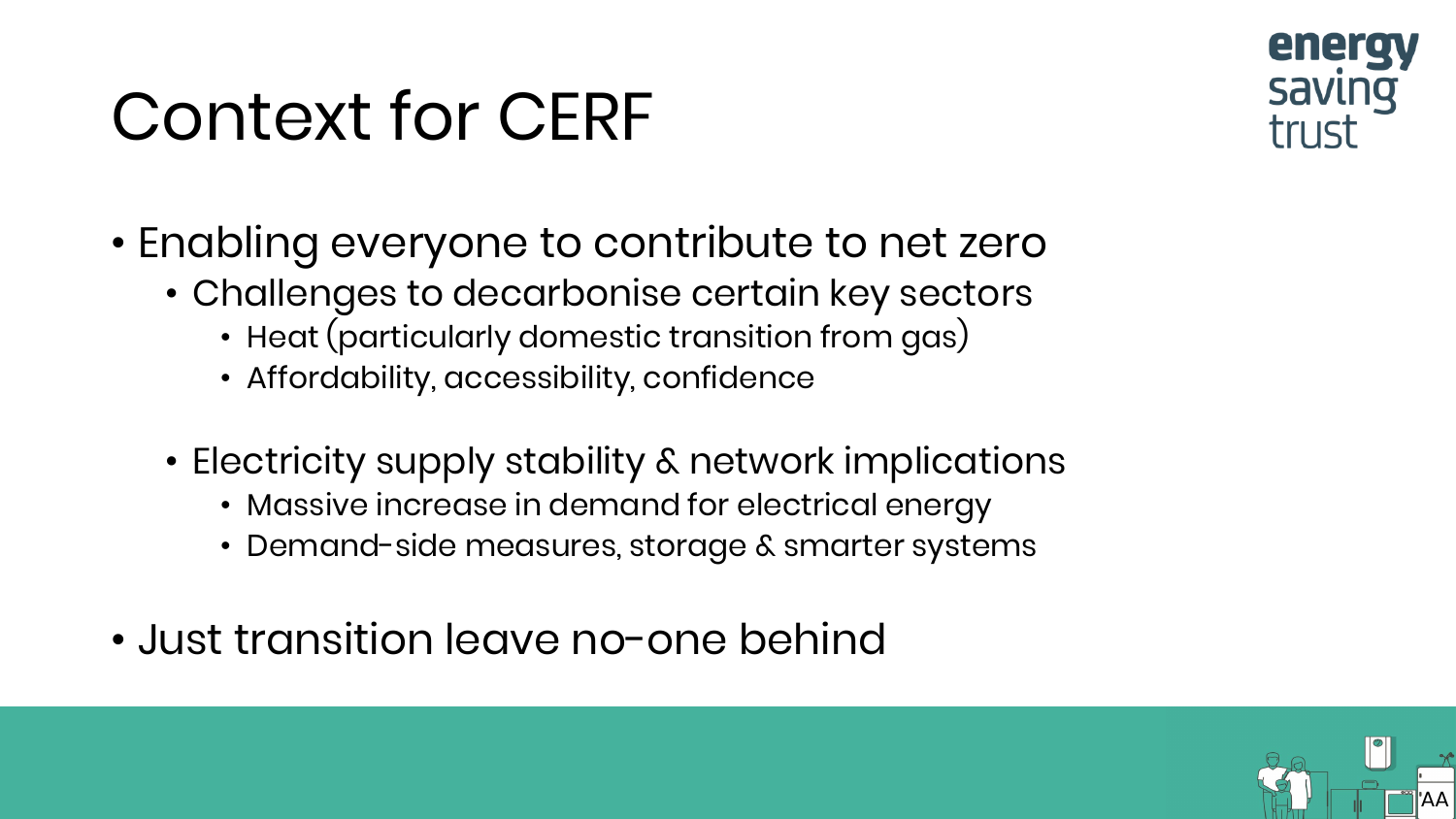

#### Focus on systemic challenges

| • working with local supply<br>• community focussed<br>• enhancing consumer                                                                                                                                                                                                                                                                                                                                                                                                                                                                                                                                         |
|---------------------------------------------------------------------------------------------------------------------------------------------------------------------------------------------------------------------------------------------------------------------------------------------------------------------------------------------------------------------------------------------------------------------------------------------------------------------------------------------------------------------------------------------------------------------------------------------------------------------|
| collective purchasing<br>knowledge, confidence and<br>chains to make energy<br>willingness to invest<br>efficiency and renewable<br>schemes<br>  access to incentives  <br>e.g. delivering trusted<br>energy measures more<br>$\bullet$<br>salquipxe<br>accessible<br>independent advice leading<br>finance for installation of<br>to installations<br>measures<br>• improving understanding of<br>new models for<br>carbon reduction<br>affordability<br>technologies, optimising<br>e.g. pay-as-you-save or<br>their use, improving quality<br>energy services<br>and performance (products<br>and installations) |

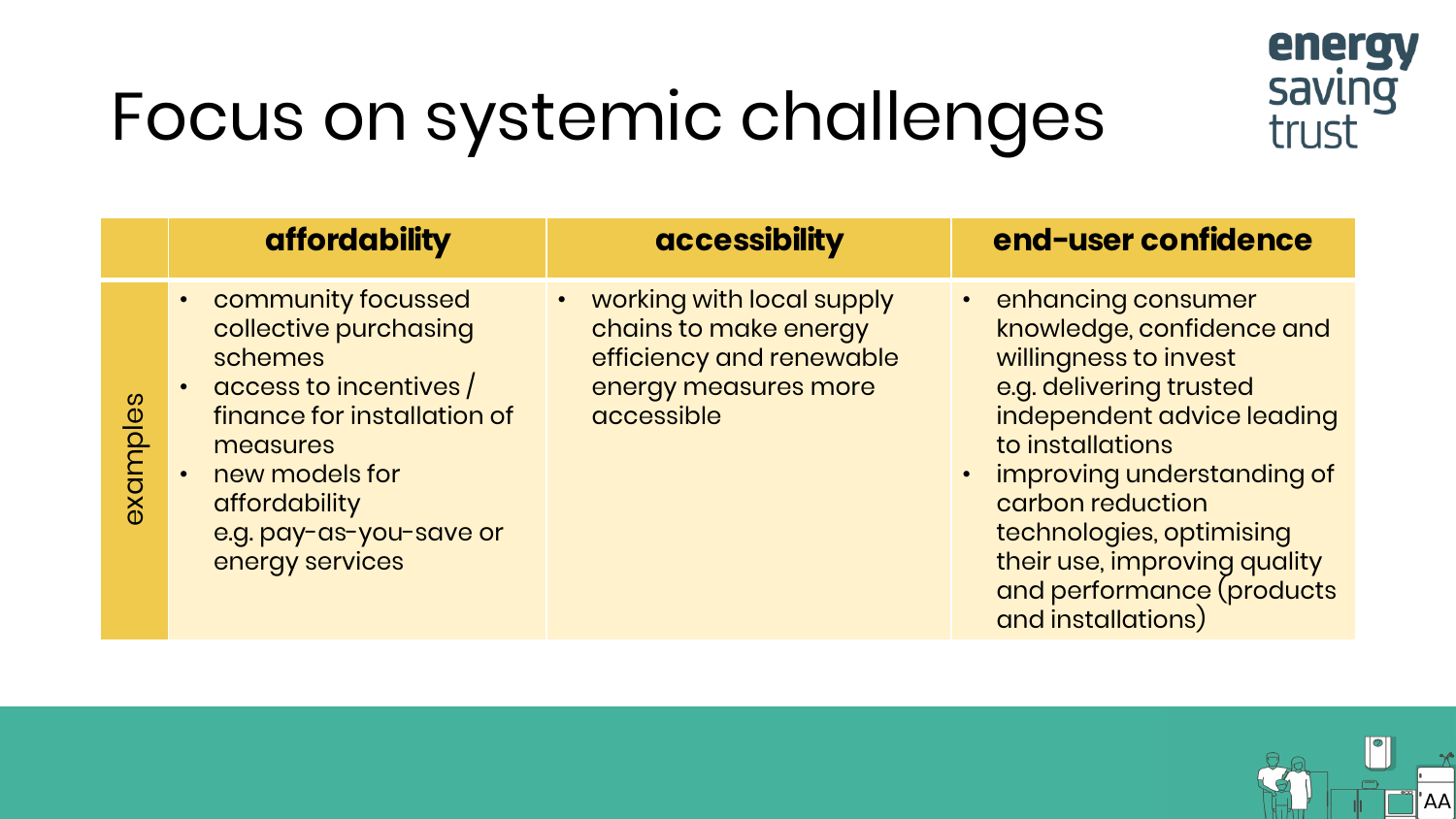#### Example CERF grants



| <b>Project</b>                                  | <b>Focus &amp; Fit</b>                                                                                                                                                                 |
|-------------------------------------------------|----------------------------------------------------------------------------------------------------------------------------------------------------------------------------------------|
| <b>Smart solar in Cannock</b>                   | Improving PV self-consumption among low income households and<br>potentially enabling more local renewables onto the network                                                           |
| <b>Futureproof advice</b><br>support            | Independent advice to support households in making good decisions on<br>low carbon measures. Reach extended by cascading 'train the trainer'                                           |
| <b>Retrofit for Cumbria</b>                     | Development of the retrofit supply chain and partnership approach<br>could potentially be replicated elsewhere                                                                         |
| <b>Conservation Retrofit</b><br><b>Catalyst</b> | Focus on improving the journey to retrofit for older homes in<br>conservation areas - creating a robust workforce and modelling local<br>building archetypes through detailed surveys. |
| <b>Making sense of carbon</b><br>efficiency     | Increase awareness of options to reduce carbon emissions amongst<br>vulnerable clients with additional needs, who cannot otherwise<br>effectively access information on such topics    |

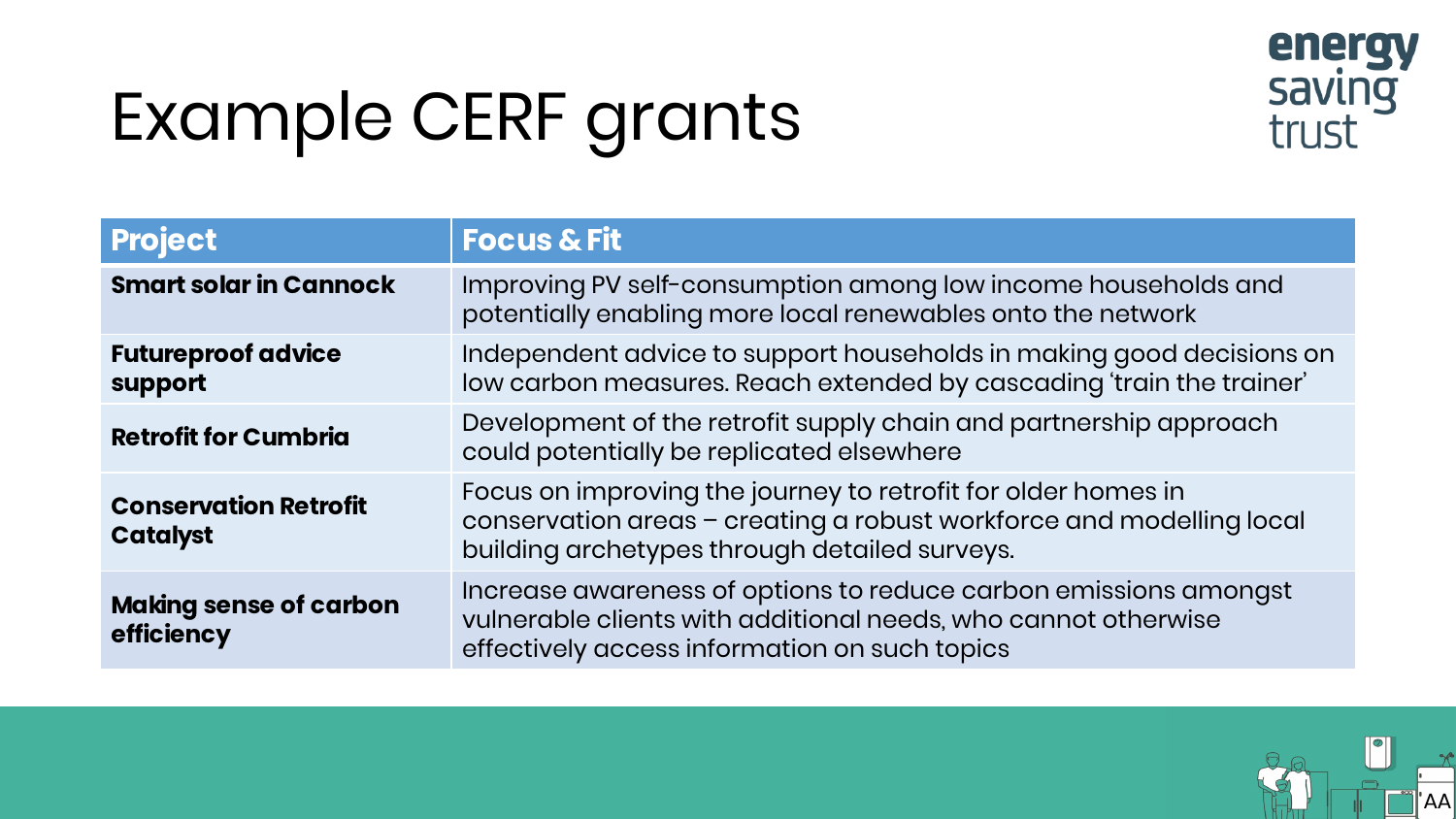#### Context for Innovation Fund



- Supporting the development of innovative products or services
- Projects must deliver benefits to existing and/or future energy consumers
- Can be all energy consumers or targeted at vulnerability
- Should be compatible with Net Zero

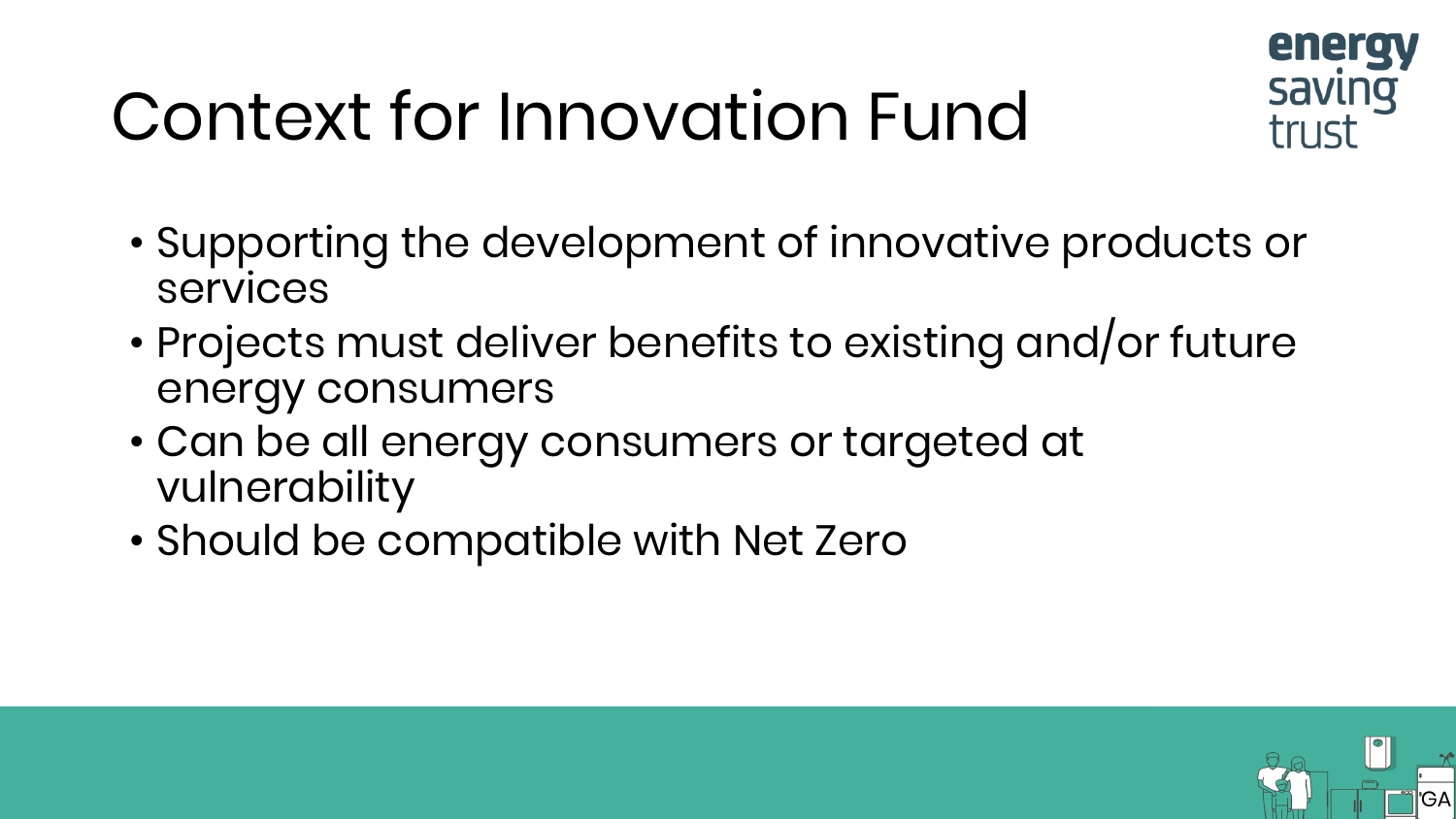

#### Example Innovation grants

| <b>Project</b>                                                 | <b>Focus &amp; Fit</b>                                                                                                                                                                                                                        |
|----------------------------------------------------------------|-----------------------------------------------------------------------------------------------------------------------------------------------------------------------------------------------------------------------------------------------|
| <b>Kings Tamerton Affordable Net</b>                           | Innovative approach to delivering community-led Net Zero carbon                                                                                                                                                                               |
| <b>Zero Homes</b>                                              | social housing                                                                                                                                                                                                                                |
| Levelling the Renewable Playing                                | Local supply model to enable social housing tenants to buy solar                                                                                                                                                                              |
| <b>Field</b>                                                   | electricity from roof-mounted community PV                                                                                                                                                                                                    |
| <b>Enabling Inclusive Innovation</b><br>and Sustainable Choice | A programme of insight and test evaluation projects to investigate<br>the accessibility and usability of low carbon products and<br>services, including co-design workshops, accessibility and usability<br>evaluations and mystery shopping. |

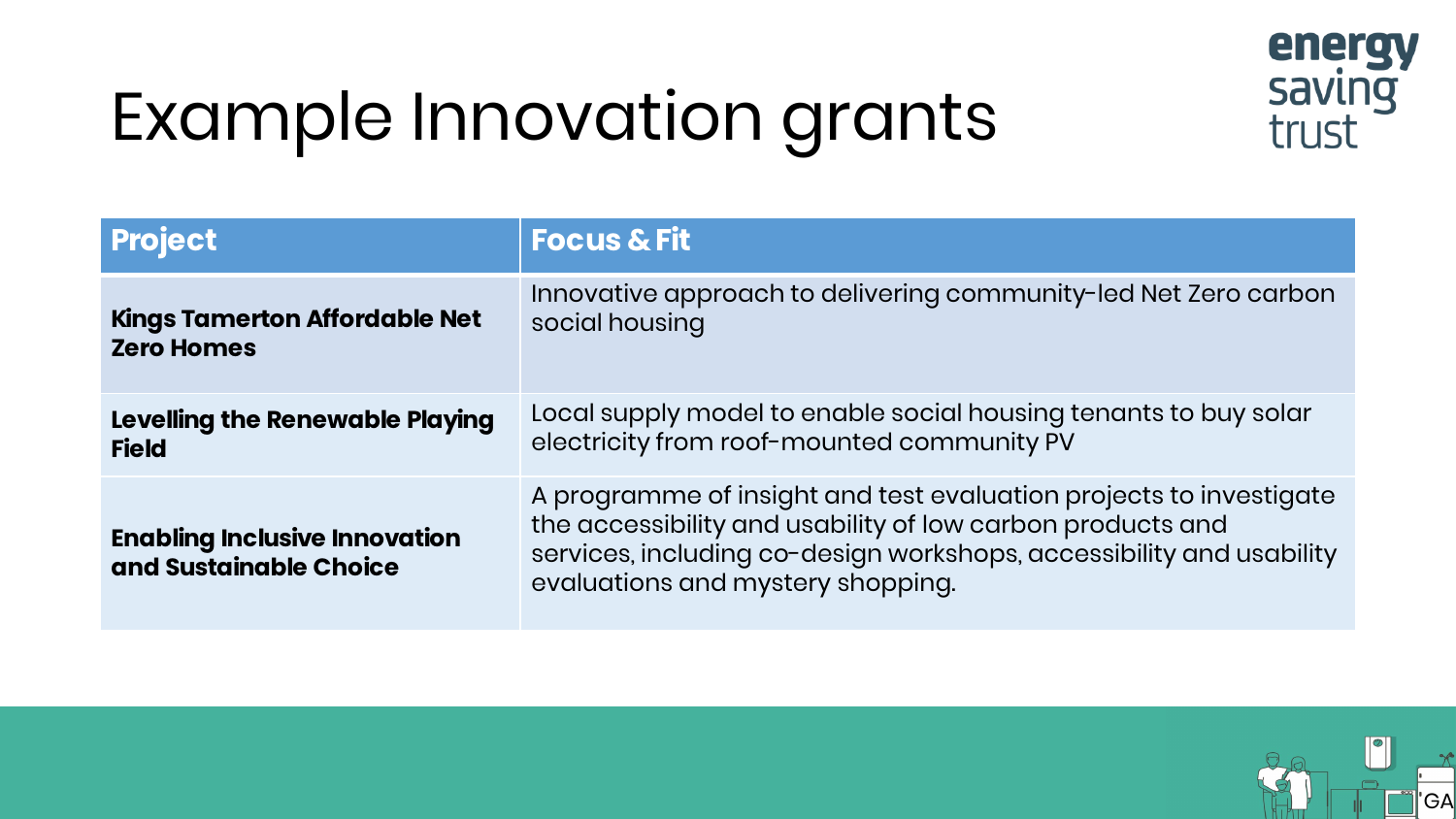#### The application form



GA

- Business plan approach
	- Strong concept, rationale, plan, team
	- Viability (i.e. value for money)
- Spreadsheet & carbon-accounting
- CERF applicants can append additional supporting information
	- Evidence based explanation of  $CO<sub>2</sub>$  reductions & replication potential
	- Keep it clear, concise & well-reasoned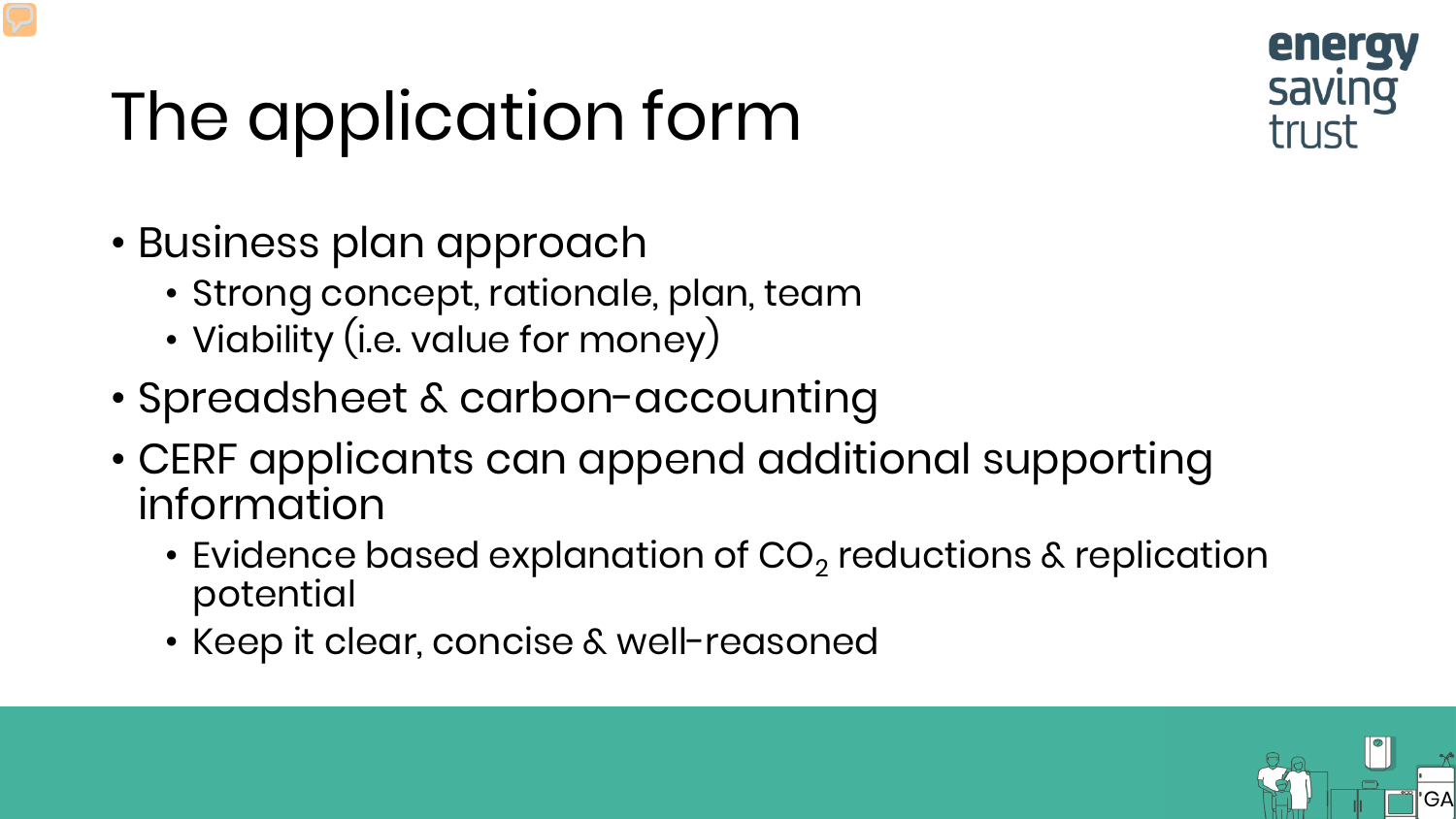

## Tips on preparing an application

- Sense check your own project
	- Eligibility and compliance
	- Cost effectiveness
- Answer the assessors' questions before they ask
	- Risk management
	- Additionality
	- Replicability
- Use the guidance
	- Have it open next to you

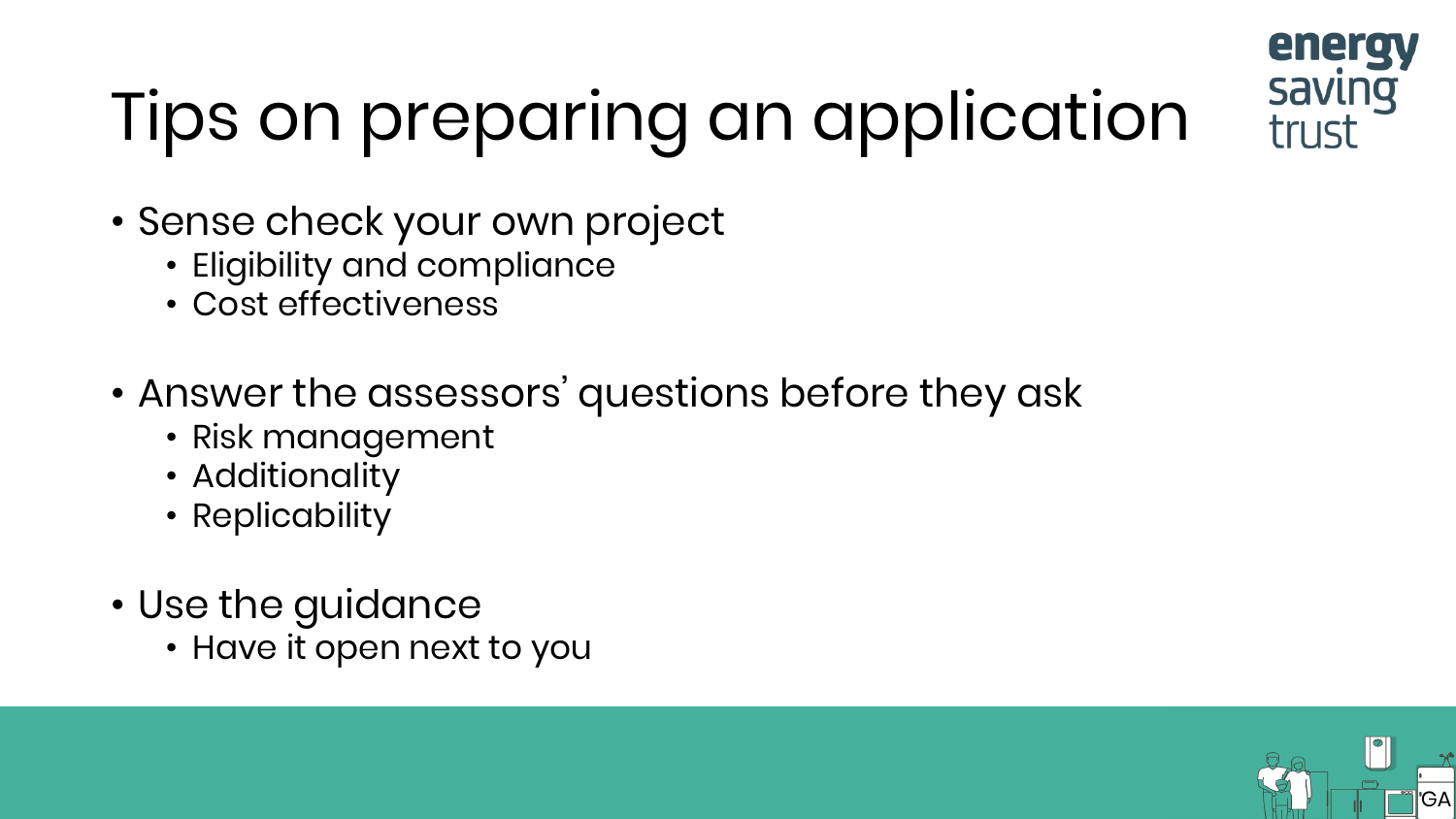

GA

#### Common threads for success

- See the 'bigger picture'
	- Does it address key problems?
	- Convincing pathways to contribute to just transition to UK net zero
- Tangible / measurable impact
- Strong rationale for why project is needed and how it will succeed.
- Demonstrate capacity to deliver the project
- Replicable to achieve broader impact